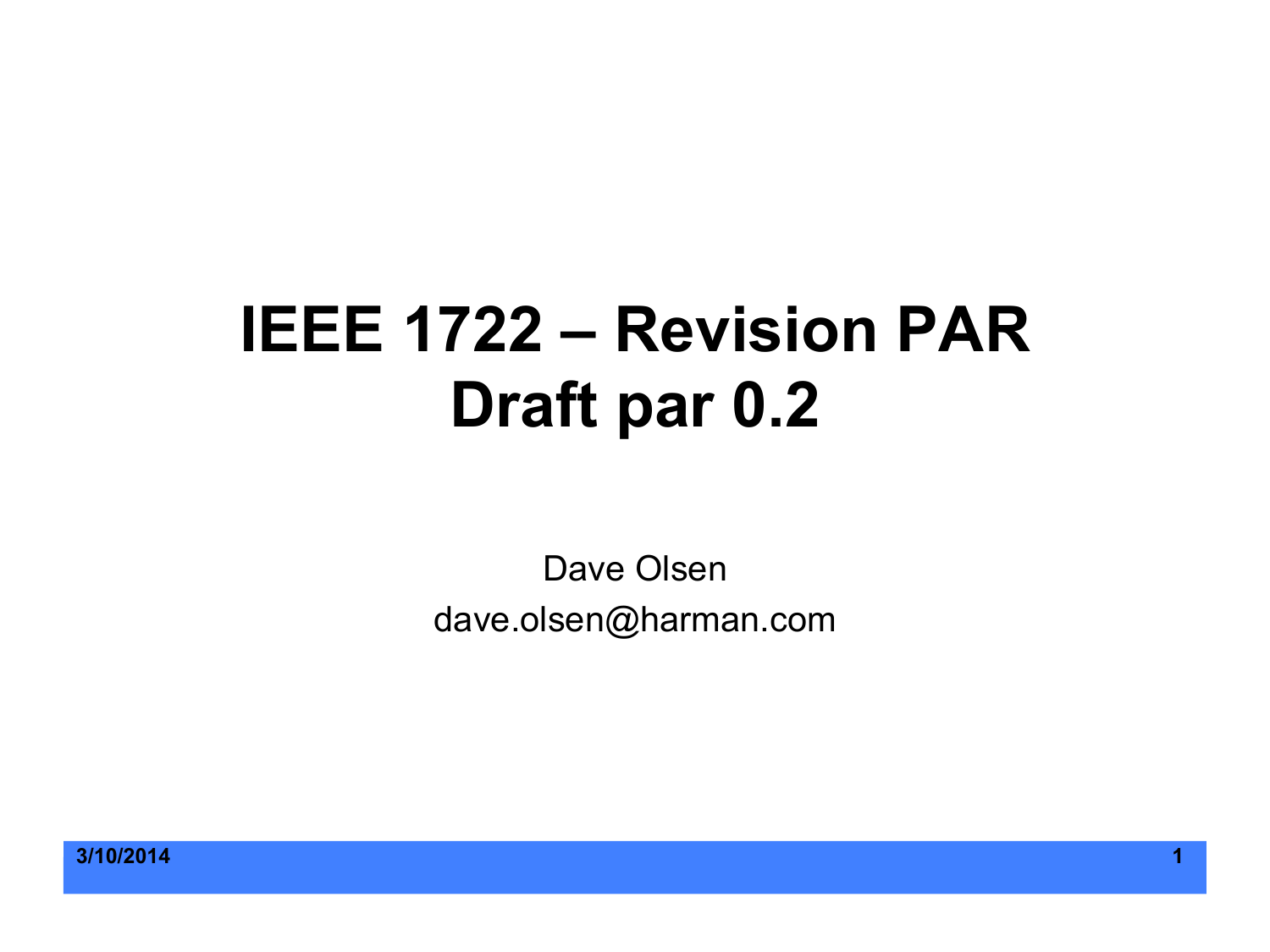# **Title (2.1)**

- IEEE Standard for Layer 2 Transport Protocol for Time Sensitive Applications in a Bridged Local Area Network Amendment 1 - Extensible Streaming Formats
- IEEE Standard for a Transport Protocol for Time Sensitive Applications in a Bridged Local Area Network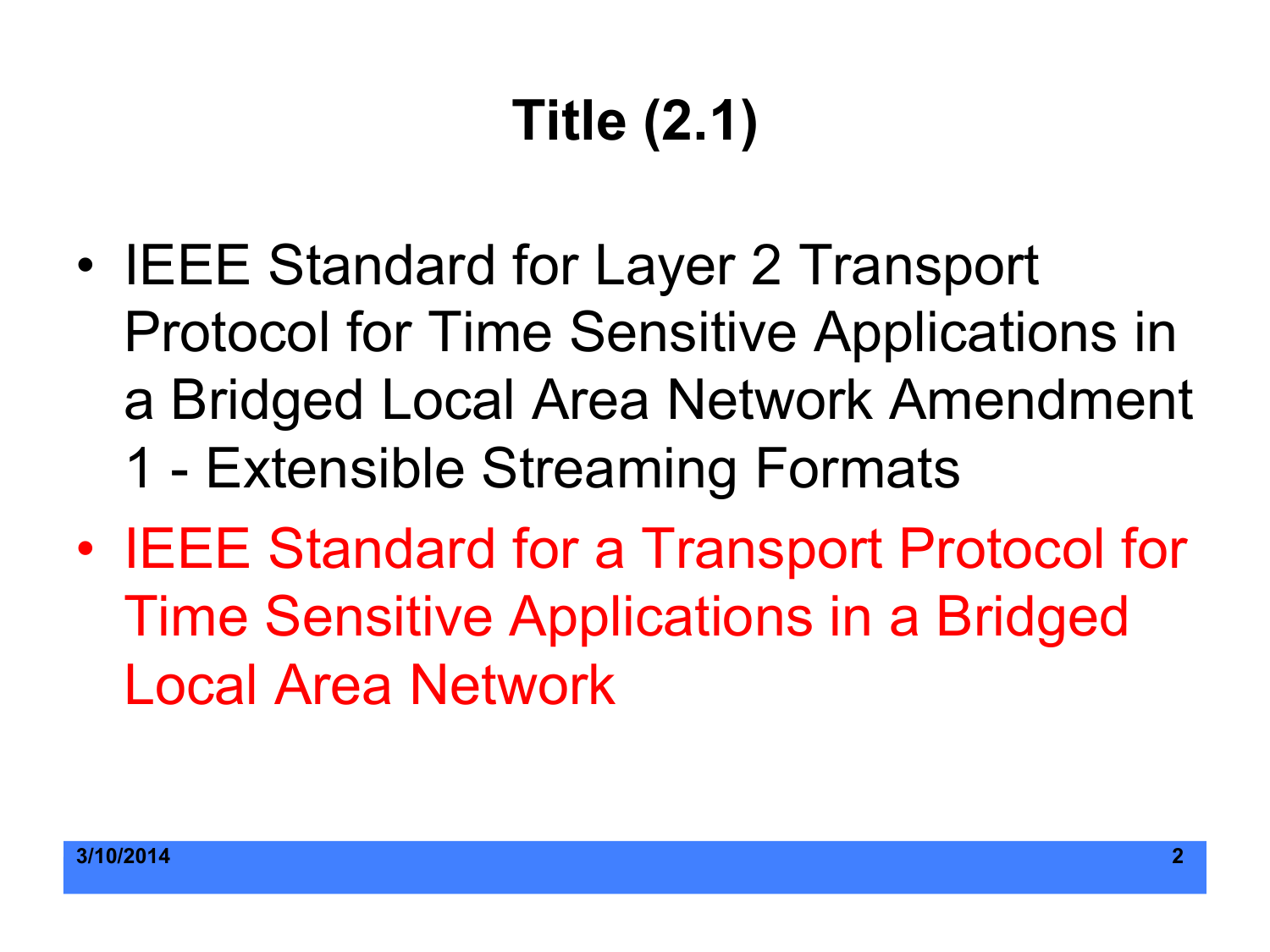#### **Misc.**

• Number of people expected to work on standard (5.1)

 $-20$ 

- Stakeholders (5.6)
	- Developers and users of bridged LANs and end stations end-point systems supporting audio, video and other low latency, time sensitive streaming applications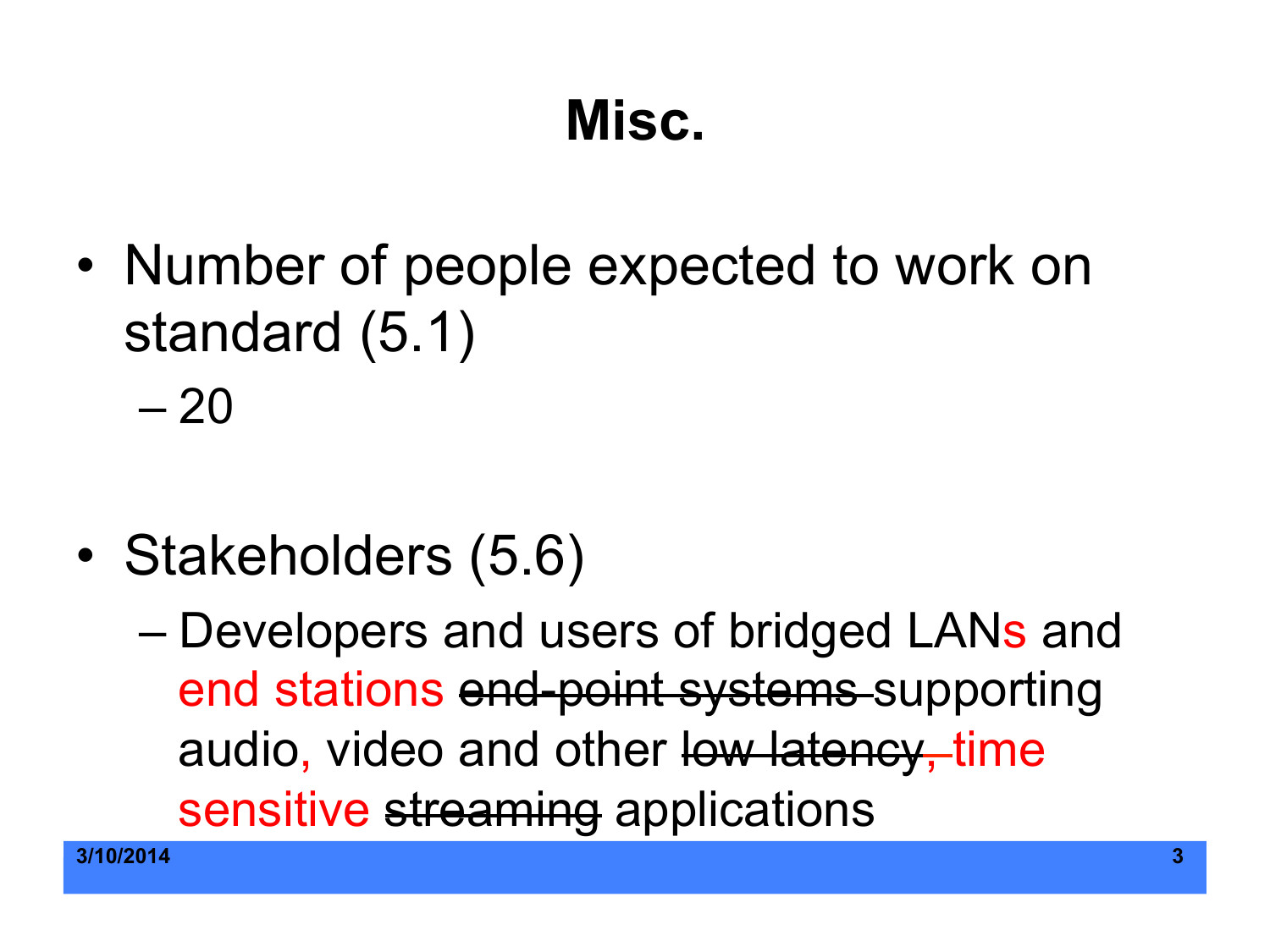## **PAR Scope (5.2)**

• This standard specifies extensions to IEEE 1722 - 2011 to add extensible streaming transport formats that support new and existing media types that are not included in the previous standard. define media clock selection This standard will also specify new synchronization services and define-diagnostic counters variables. This standard will maintain backwards compatibility with 1722-2011.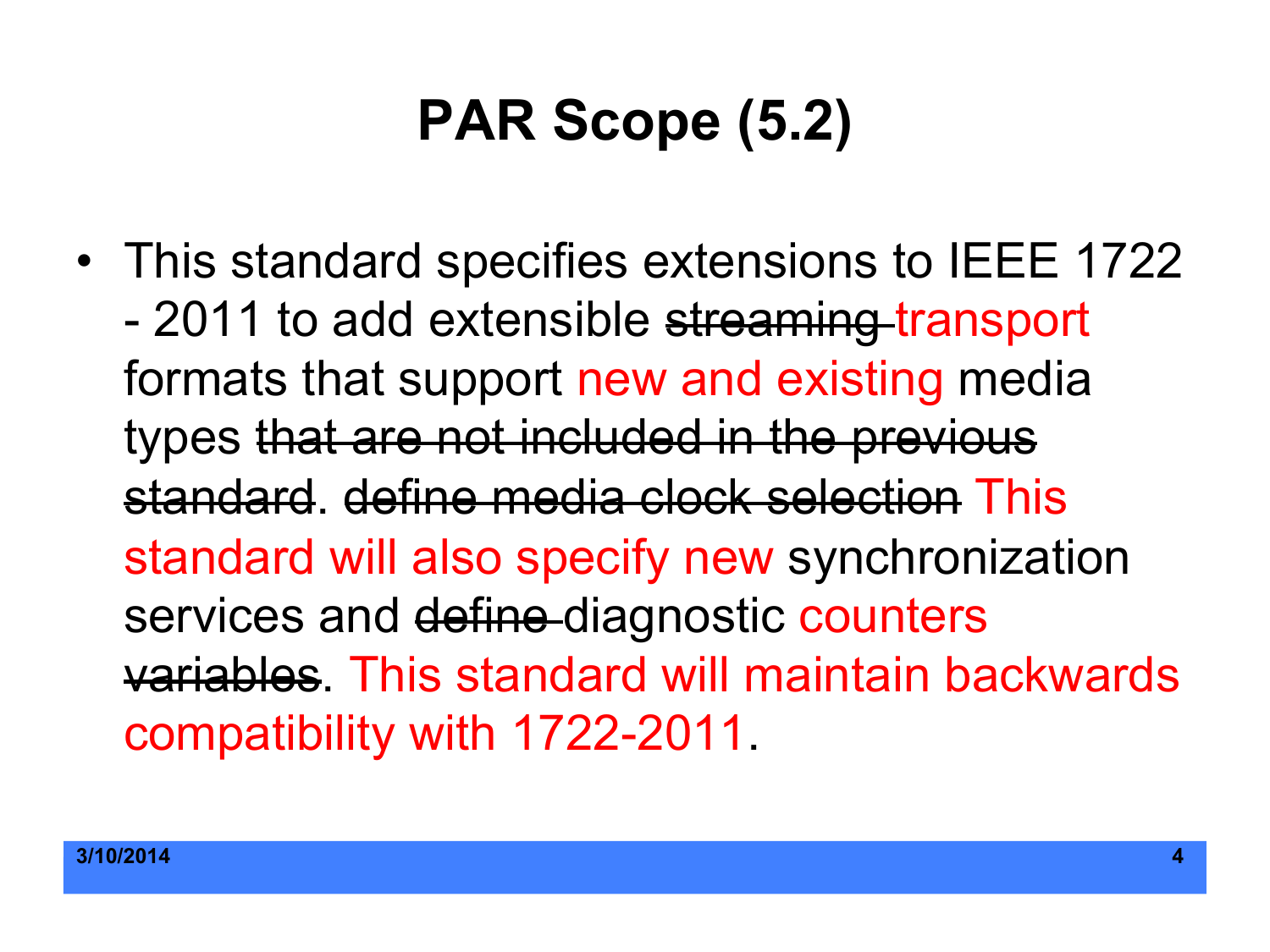## **PAR Scope (5.3)**

• Is the completion of this document contingent upon the completion of another document?

– No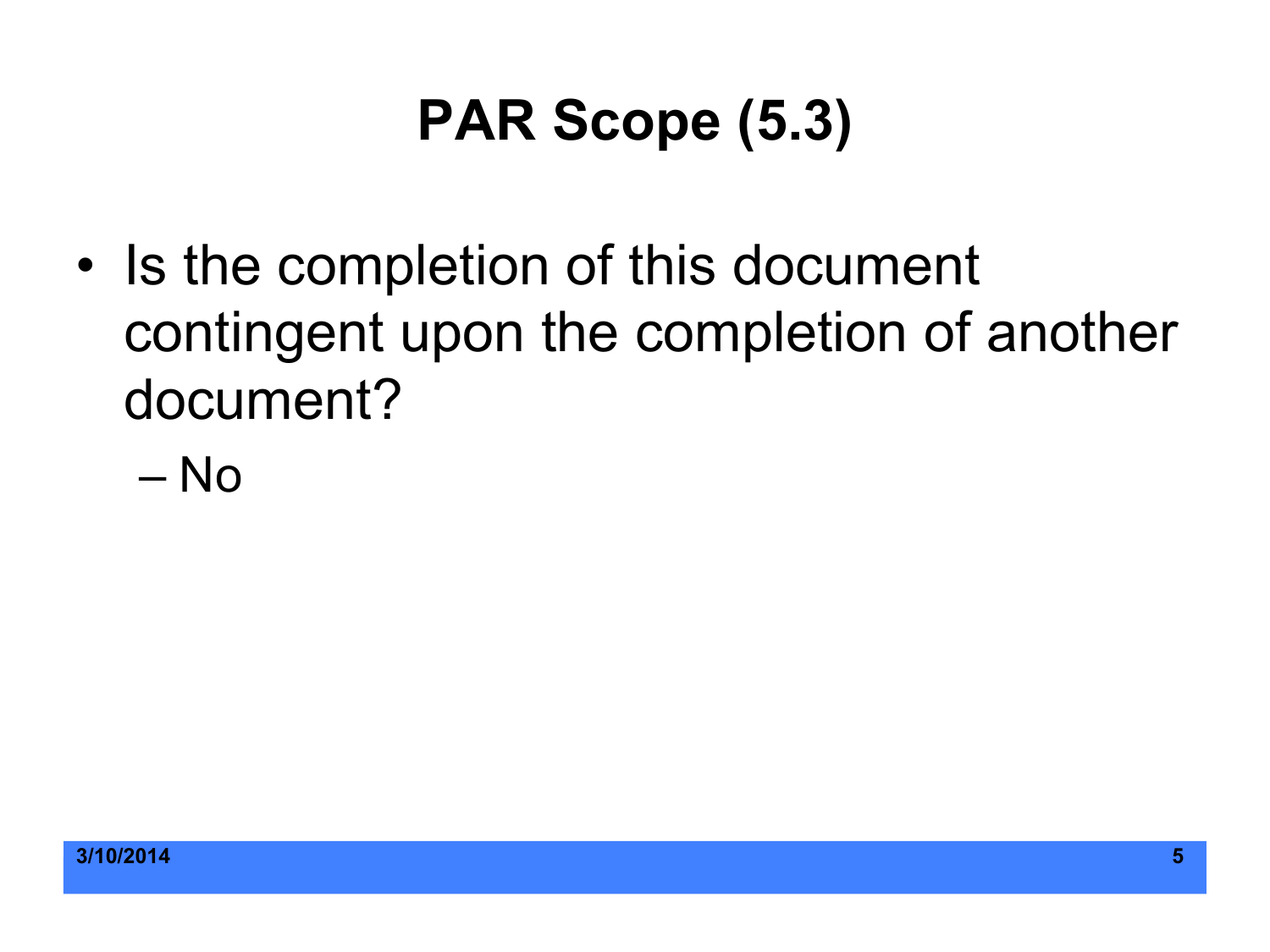#### **New PAR Purpose (5.4)**

• This standard facilitates interoperability between end stations that stream transport time-sensitive media across LANs providing time synchronization, and latency and bandwidth services by defining additional packet format protocols, synchronization mechanisms and diagnostic counters variables.